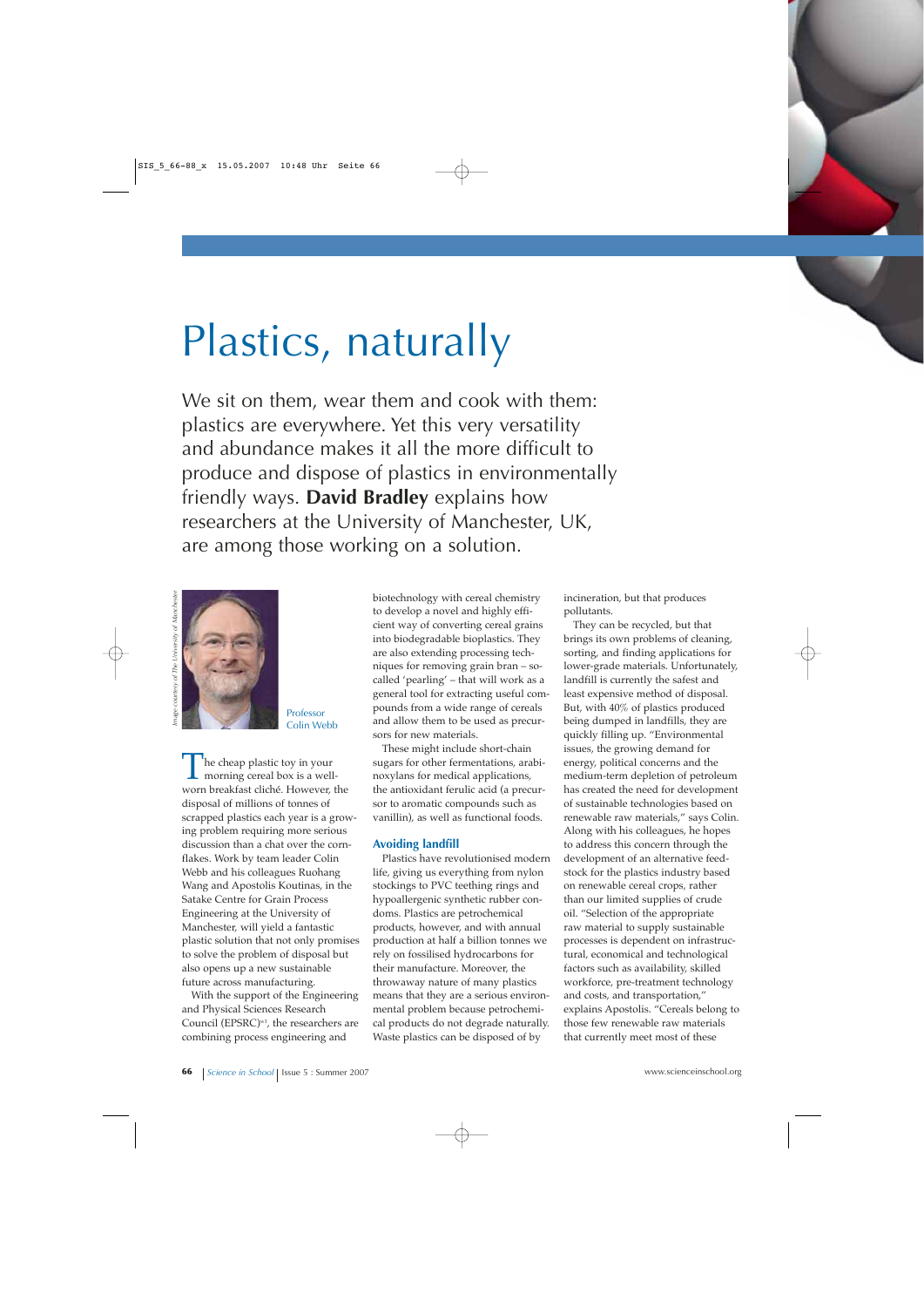At the moment biodegradable polymers such as PHB (polyhydroxybutyrate – whose structure is shown here) are expensive to produce and not suitable for many applications. EPSRC researchers hope to find an inexpensive route to versatile 'green' plastics

prerequisites." Cereal grains are nutritious enough to sustain a host of microorganisms, such as the fungus *Aspergillus awamori*, and this can be exploited by developing a generic method for refining grain into a feedstock using microbial fermentation that can then be converted chemically or through further fermentation into biofuels, chemicals and bioplastics (plastics derived from plant sources, rather than petroleum).

The idea has many advantages, not least of which are that crops are a renewable resource and using them is essentially carbon neutral. Additionally, the products of cereal chemistry, including bioplastics, will be biodegradable, ultimately rotting to nothing more than water and carbon dioxide in the soil: a sharp contrast to the 10 000-year lifespan of polythene and PVC products. There are also many socioeconomic advantages to developing cereals as an industry feedstock, including a reduced reliance on dwindling crudeoil supplies and benefits to farmers from the increased cultivation of cereal grains.

Currently, there are three ways to make bioplastics. The first involves intracellular production by the fer-

mentation of a feedstock derived from a cereal or other crop. This approach requires extraction and purification steps. The second method involves engineering a crop to 'grow' the plastic within the plant itself, which then requires harvesting and purification. Finally, cereals could be made to produce various precursors, again through fermentation, which could then be processed into bioplastics. If natural microorganisms cannot produce the desired bioplastic, then they too could be genetically engineered for the job.

## **Clever microbes**

Plastic-producing microbes use simple sugars, such as glucose, as their carbon source and organic nitrogen compounds, such as amino acids and short peptides, for their nitrogen. All these nutrients are present in cereal grains. Moreover, the grain also contains the vitamins and minerals essential to microbial growth. Some grains have great potential for producing functional chemical sources. Wheat, for example, shreds the opposition because it contains useful agglutinin and lipids, arabinoxylan, phytic acid and vitamins, and short-chain sugars. 'Pearling' grain to strip off the outer

*Image courtesy of David Bradley*

layers of the seeds and then milling into flour produces a starting material packed with nutrients and enzymes that the appropriate microorganisms can feed on to produce bioplastics. "This biorefining strategy provides a complete feedstock for subsequent microbial fermentations for the production of bioplastics and other chemicals," says Colin.

It will not be possible to develop processing methods to produce bioplastics for all applications, but researchers are hoping to cover most bases. "Microbial bioplastics will find many applications as disposable plastics, such as food packaging, that cannot be recycled. It is also possible to blend bioplastics with other materials to make bioplastics resistant to biodegradation. Additionally, recycling could be developed as a generic methodology for the reproduction of longer-lasting items," adds Colin. Conventional grain processing for the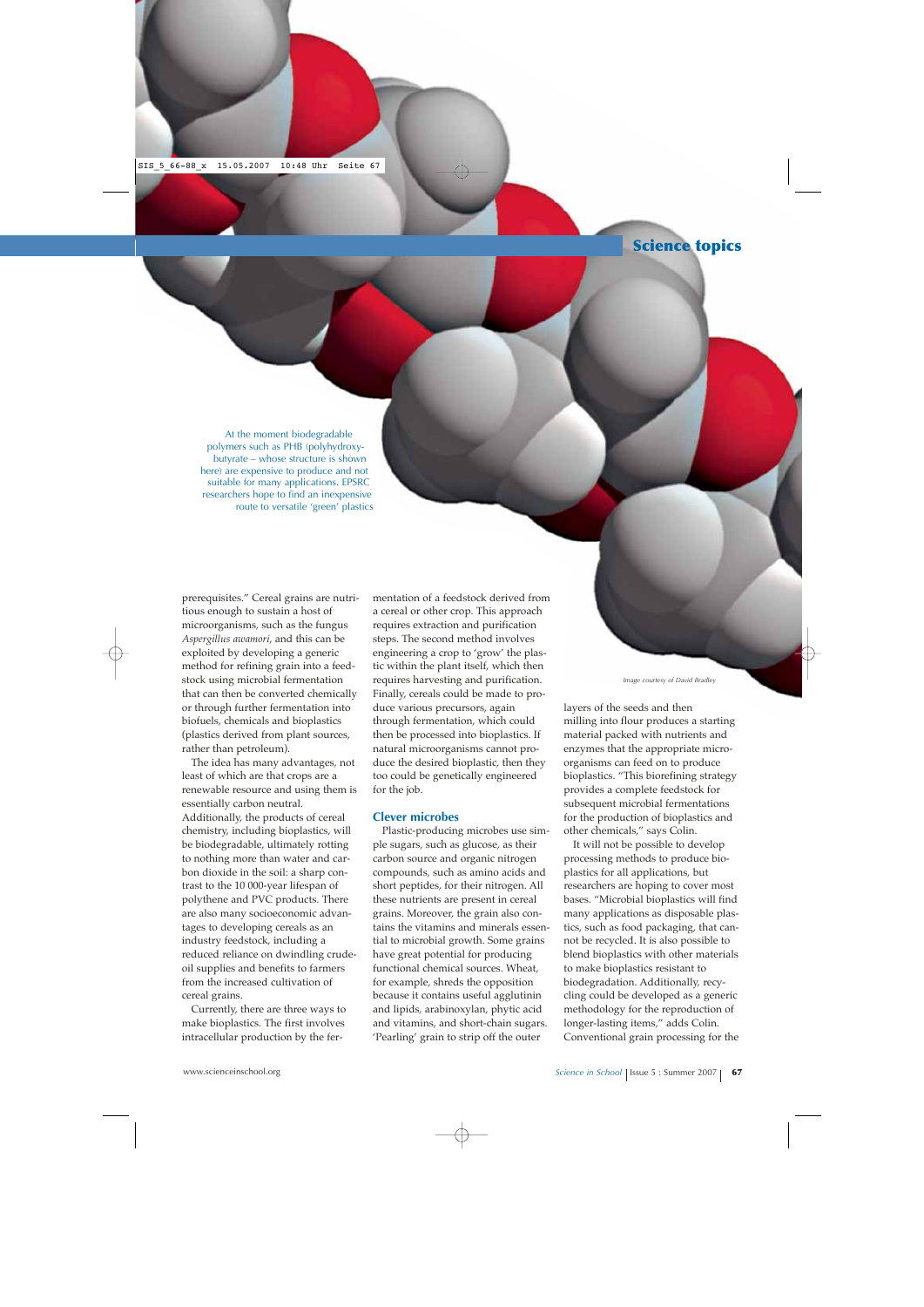

Researchers at the University of Manchester believe that, with the use of plastic-producing microbes, fields of wheat could replace fossilised hydrocarbons as the source for many plastics

manufacture of corn syrup and other food and animal feed products produces a lot of waste and waste water, is expensive, and does not fully utilise the rich chemistry of these natural products – including invaluable nutrients and enzymes. In their new process, the Manchester team has attempted to exploit the full potential

of whole cereal grains in order to create viable biorefineries for the production of bioplastics as well as other value-added products. Their approach investigates new market applications.

"Gluten, for instance, could be used as a bioplastic with many potential applications," says Apostolis, "while



h I

By using a technique known as 'pearling' grain the researchers aim to strip off the outer layers of the seeds that can then be ground into flour – producing a starting material packed with nutrients and enzymes that the appropriate microorganisms can feed on to produce bioplastics

arabinoxylans could be used in medical applications so that none of the cereal grain by-products are wasted." Colin adds: "The current industry producing plastics will have to gradually switch from using petrochemical processing into renewable biomassbased feedstocks. The imminent depletion of petroleum resources will force this change," he says, "making cereals the most important candidates as the raw materials for bioplastic production." According to Colin, the success of this endeavour will depend on collaborations with industrial or other academic partners who can provide expertise in market needs, industrial scale processing, chemistry, cultivation of cereal grains and life-cycle analysis. Colin comments: "The way that this project has been approached targets the improvement of economics for the production of bioplastics via microbial fermentation, which is one of the most important impediments in this process." If they are successful, then the plastic toy in your cereal box may one day be as sustainable as the cereal itself.